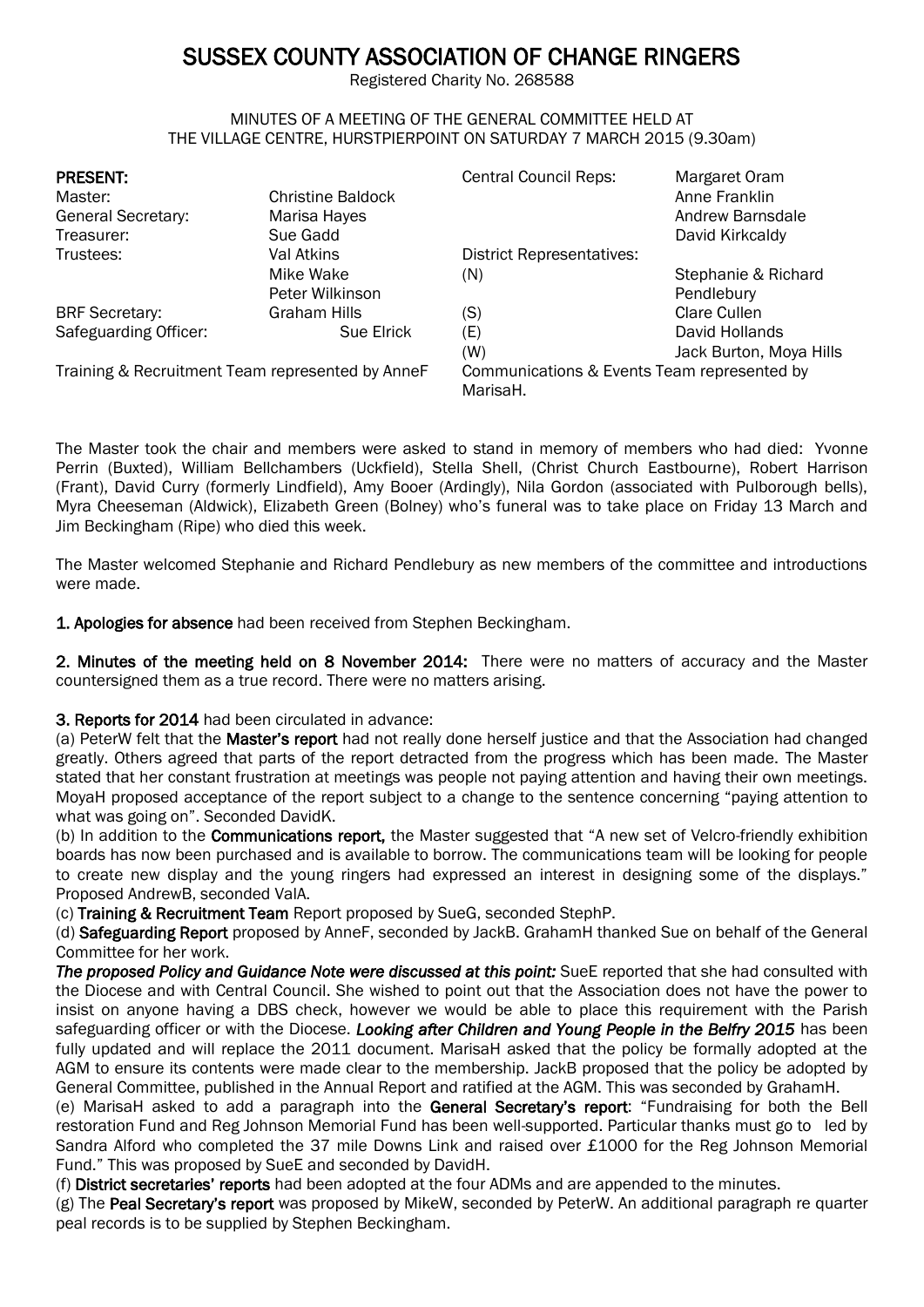# (h) The Librarian's report was proposed by AnneF, seconded by SueG.

(i) The full accounts were with the Independent Examiners. ValA thanked the Treasurer for a well laid out set of accounts and the papers presented were proposed by JackB, seconded by StephP.

# 4. Sussex Churches Bell Restoration Fund

(a) The Report for 2014 was proposed by MarisaH, seconded by JackB.

(b) SueG reported that with all the grants promised in 2015 the fund may drop to £20,000 and the committee should consider more fundraising.

(c) North – Terry McGinn; West - Geoff Rix; South Nick Cullen; East – need to find a representative.

## 5. The following nominations had been made at the ADMs:

(a) Master – Graham Hills (b) General Secretary - Marisa Hayes (c) Treasurer – Sue Gadd (d) Safeguarding Officer – no nomination received*. GrahamH reported that a non-ringer had volunteered to undertake this role and this was welcomed. Graham to organise a discussion with Sue Elrick.*

(e) BRF Secretary – David Kirkcaldy had been nominated via email from Peter Bradford

(f) Trustee – Peter Wilkinson.

No other nominations had been received.

Val Burgess had sent a written nomination for Ian Oram to be elected Honorary Life Member. All were in agreement and it was hoped that this would be kept secret until the AGM.

## 6. Teams

MarisaH reported that although each of the districts had a good number of volunteers for their own committees, there had been very few volunteers for the Association teams.

- (a) GrahamH asked that the team consider renaming itself as Safeguarding Training and Recruitment (START). Team volunteers: Anne Franklin, Frances Bradford, Stephen Beckingham, Graham Hills, the Master, Treasurer.
- (b) Communications team volunteers: Jack Burton, Moya Hills, Meg Heyworth, Master, General Secretary.
- (c) Alan Baldock and Stella Bianco had been nominated to continue as peal secretary and librarian respectively. The district secretaries were also part of this team led by the General Secretary.

It was felt that members were hesitant in volunteering for the unknown and a personal approach was the best way to recruit volunteers. *Action ALL please.*

#### 7. Financial Policy

The policy had been circulated in advance of the meeting and was presented by SueG on behalf of the Finance Committee. Although representations had been made by the East to retain a separate account, SueG explained there was no implication of mismanagement and the policy drew the Association in-line with modern practices and the Trustees' responsibilities. As the main CAF bank account is now run electronically, payments can be made much quicker than in previous years. Some details were discussed regarding the payment of event expenses requiring a little more planning and preparation but all of this meant that income and expenditure would be fully transparent in all districts. DavidK proposed that the policy was adopted, seconded by AndrewB. All in favour with one abstention.

Sue has been asked to look at an insurance policy for Trustee and Officer Liability and will be reporting back to Finance Committee.

#### 8. Future County-wide Events

(a) Good Practice Seminar – 13 March at Steyning – 10 people booked.

(b) AGM Day– Saturday 9 May, Hastings - Eastern District to arrange open towers.

(c) Striking Competitions – Jack reported a local reluctance to participate. The "out of the hat" format used last year at Alfriston had worked very well.

(d) The Essex Trophy is to be in Guildford in September; Sussex was not drawn in the Tewkesbury Shield this year.

(e) Dewby's Bells are booked for the South of England Show – 11-13 June. A small team of organisers and lots of volunteers are required. MarisaH suggested via SueG that the young ringers are invited to come on the Saturday. (f) Social Event / Family Day. There was discussion about future allocation of Saturdays for Association events. GrahamH asked that any district organising an event should try to stick to their own Saturday. Unless anyone had a great desire to run a social event this summer it was agreed to concentrate efforts on the SoE Show.

(g) Horsham 2016 – StephP reported on Horsham tower's plans to celebrate the 100the anniversary of the first peal by a Sussex band. StephP proposed that Saturday 9 April 2016 is allocated as an SCCR Event day with a mini-ring, exhibition and other events at Horsham. All were in agreement. Mike Cattell was the main organiser.